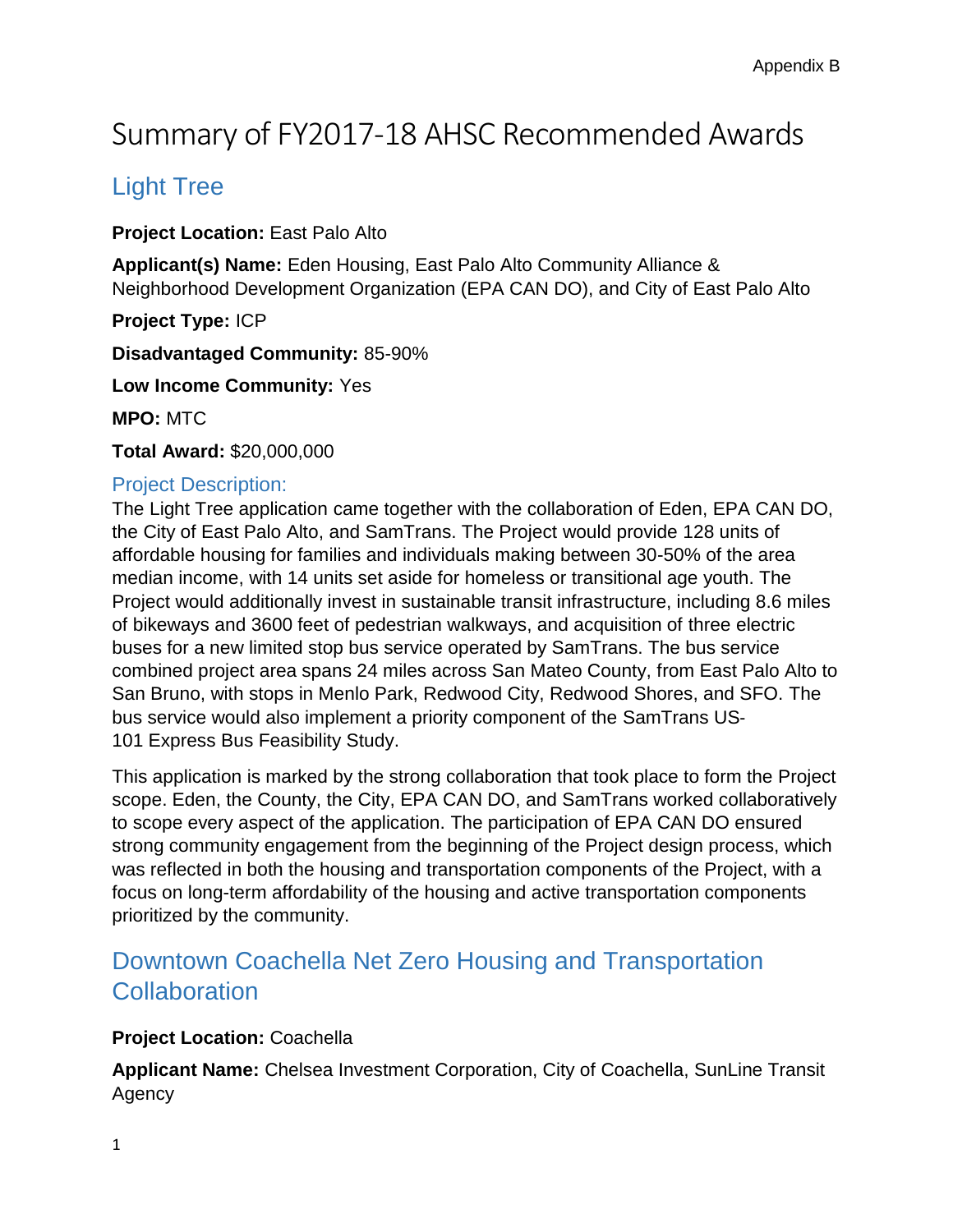**Project Type:** ICP

**Disadvantaged Community:** 75-80%

**Low Income Community:** Yes

**MPO:** SCAG

**Total Award:** \$14,895,407

#### Project Description:

In addition to building 105 units of affordable housing in the city of Coachella's downtown, this Project would significantly improve the regional transportation landscape of the Coachella Valley by building a bus hub and procuring four buses and 40 vanpools to serve the region. This project is a re-applicant from Round 3, received technical assistance from the State, and scored 24 points higher in Round 4.

The proposed housing development would serve families and individuals making between 30-60% of the area median income, and would be net-zero, ensuring no energy costs are passed on to residents. The centralized transportation hub would include public bathrooms, shade trees and drought tolerant native plant landscaping, and traffic calming measures. The bus hub would be served by several routes, including Route 111 which the project proposes to expand service on. The Project would also add over 2 miles of bikeways and 3,000 linear feet of sidewalk, increasing walkability and bikeability in the core of downtown.

This Project is marked by the partnership between the City of Coachella, SunLine Transit, and Calvans, in the creation of the transportation scope, with consideration given to transportation needs of employees and residents going to the planned Riverside County service center, which will provide over 300 jobs and draw residents from across the Greater Coachella Valley.

### Gateway at Millbrae, Site 6A

**Project Location:** Millbrae **Applicant Name:** Core Affordable Housing, LLC **Project Type:** TOD **Disadvantaged Community:** N/A **Low Income Community:** Yes **MPO:** MTC **Total Award:** \$18,042,459

### Project Description:

The Gateway at Millbrae would provide 80 units of affordable housing, within walking distance of the Millbrae BART station in San Mateo County. If funded, the application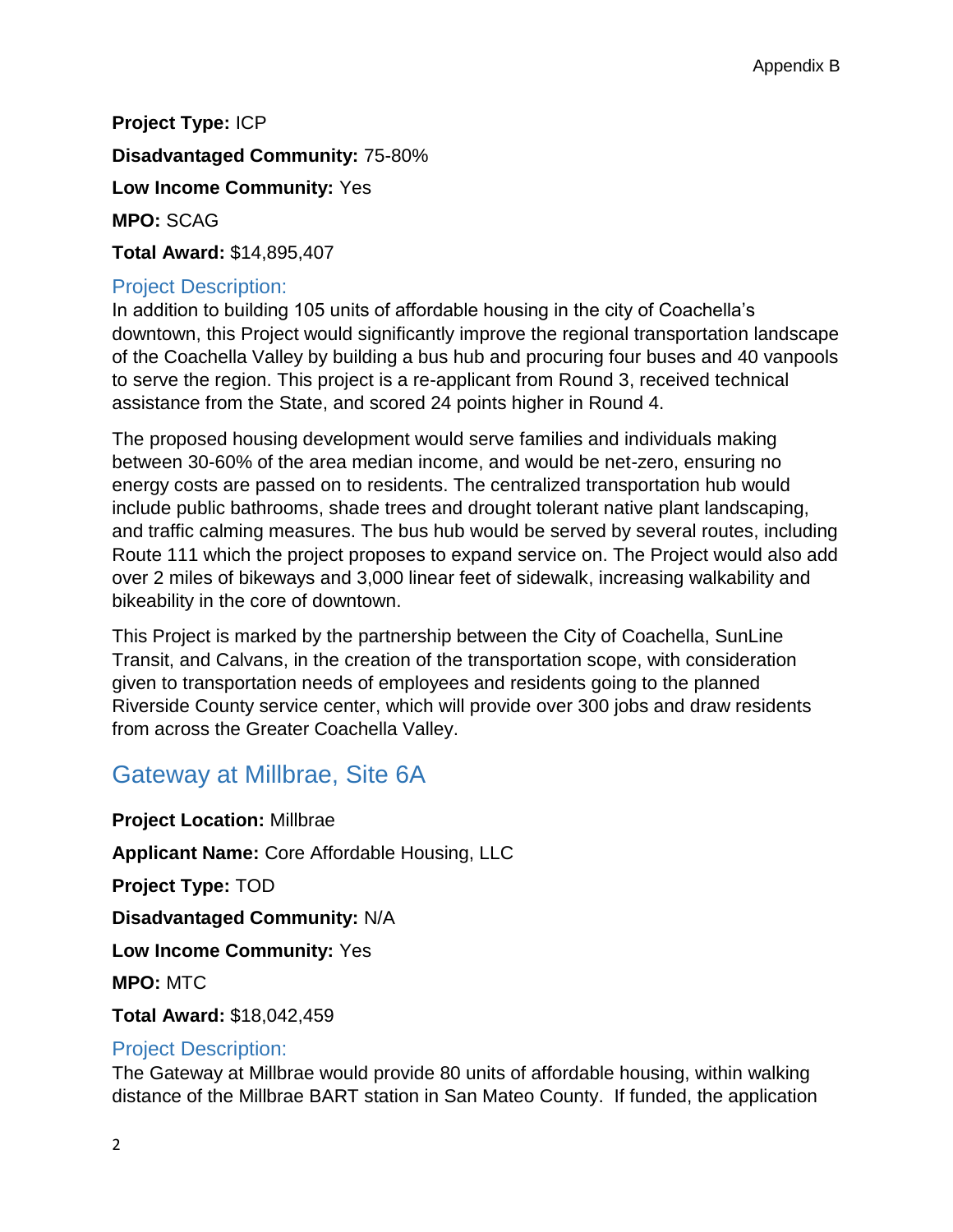would realize a major component of the Millbrae Station Area Specific Plan, which envisions mixed-use housing located adjacent to the Millbrae station, which acts as a connection point for BART and Caltrain riders. The transportation elements include a BART track extension and fleet storage that would allow operations to increase the number of trains on the San Francisco/Millbrae to Richmond line to meet the demand of peak morning commuters, as well as new residents in the area. The Project would also include over 3 miles of safe bicycle paths and 3,000 feet of pedestrian improvements, portions of which would provide safe passage over the 101 freeway to the Millbrae station.

This Project came about as a result of impressive collaboration between the developer, the City, and BART, who worked together to figure out how to combine their individual objectives to create a truly transit-oriented Project scope.

# 500 Turk Street, TOD Partnership

#### **Project Location:** San Francisco

**Applicant Name:** Tenderloin Neighborhood Development Corporation, City and County of San Francisco

**Project Type:** TOD

**Disadvantaged Community:** N/A

**Low Income Community:** Yes

**MPO:** MTC

**Total Award:** \$20,000,000

#### Project Description:

The 500 Turk Street would transform an auto-oriented site, four blocks from the Civic Center/UN Plaza BART station, into a pedestrian-oriented, community-facing affordable housing development. The project would provide affordable multi-family rental homes to 107 households, and includes a multi-use community room and 2,385 SF of neighborhood-serving retail in the Tenderloin District of San Francisco.

In addition to housing, the Project would provide widened sidewalks and other pedestrian safety improvements on 6<sup>th</sup> street, and install dedicated bike facilities on both sides of 5<sup>th</sup> street. These substantial active transportation improvements would provide safe connection to key destinations on streets with current high rates of traffic injuries and fatalities. The Project would also include construction of a BART station entrance canopy at Market and Hyde Streets, and transit-only lanes and sidewalk bulbs along the Market/Van Ness segment of the Geary Bus Rapid Transit Project.

The community engagement conducted by the Project applicants resulted in the inclusion of a large community room and increased urban greening added into the Project scope, addressing community priorities for safe play-spaces for children and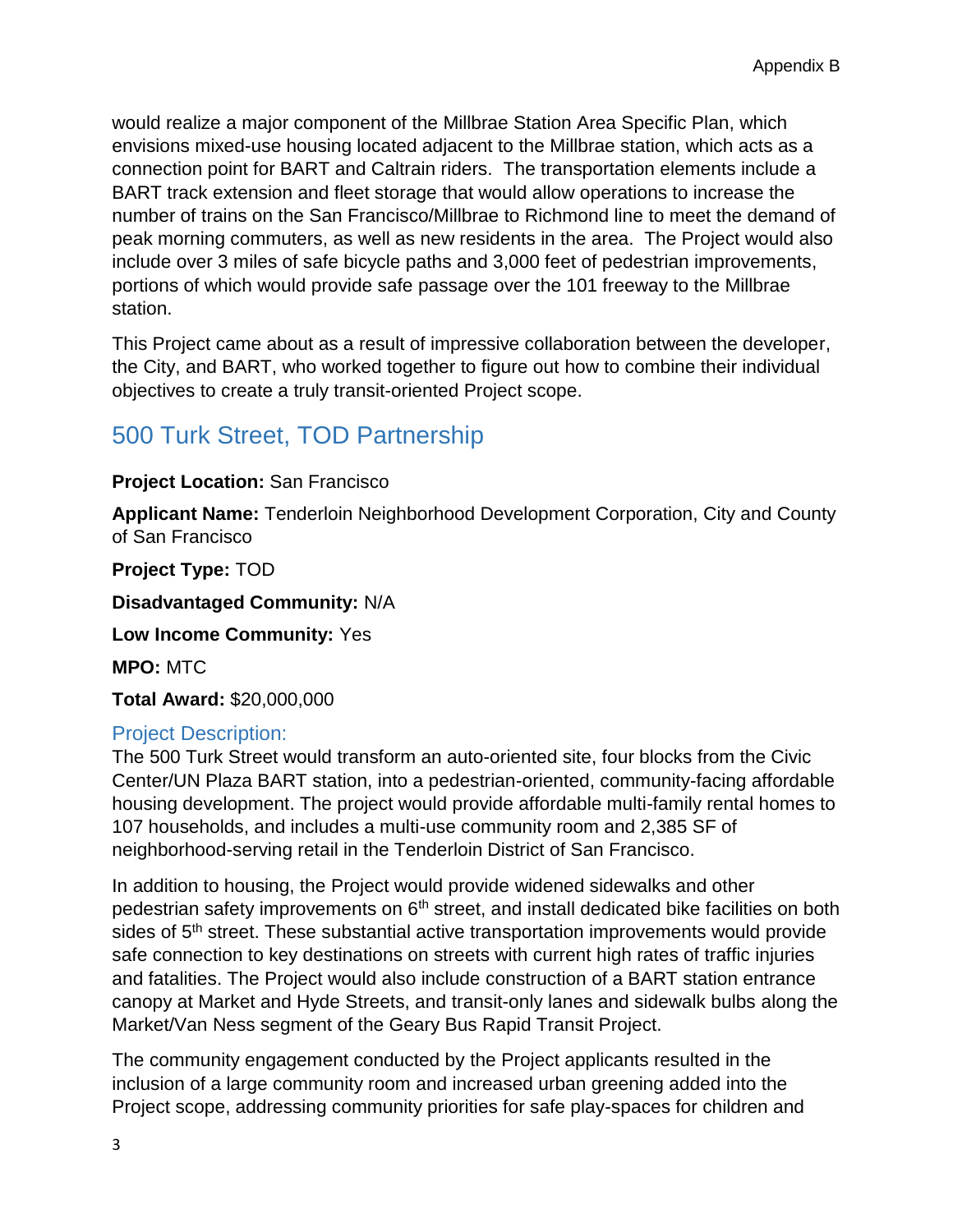increased green space. The bike and pedestrian components were informed by data collection and outreach conducted as a part of San Francisco's Vision Zero Initiative to eliminate traffic deaths by 2024.

# San Jose Market-Almaden TOD

**Project Location:** San Jose **Applicant Name:** Satellite Affordable Housing Associates, City of San Jose **Project Type:** TOD **Disadvantaged Community:** N/A **Low Income Community:** Yes **MPO:** MTC **Total Award:** \$18,908,818

#### Project Description:

The proposed Project would locate 86 units of affordable housing for artists in downtown San Jose, which would include artist studios, a community room, and gallery space on the ground floor. The transportation components are concentrated on key bike and pedestrian gap closures, including a protected bikeway that would connect the Convention Center to the neighborhoods to the south. Urban greening improvements would be added to a proposed active transportation corridor, in addition to sidewalk improvements and protected bikeways, which directly connects to transit and other amenities. The project would also increase the frequency of the Route 66 VTA line through the procurement of two electric buses.

The San Jose Market-Almaden TOD Project is the result of over 11 years of collaboration and engagement in the Market-Almaden neighborhood, which brought together multiple departments at the City, City Council, the VTA, and a Community Advisory Group, all working with the greater community to envision the Project. The involvement of the Office of Cultural Affairs and other partners, as well as localized community engagement conducted by the developer ensure that this Project would meet the needs of both artist residents and the broader community.

### Downtown Madera Veterans and Family Housing

#### **Project Location:** Madera

**Applicant Name:** Pacific West Communities, Inc., MORES INC., City of Madera

**Project Type:** ICP

**Disadvantaged Community:** 85-90%

**Low Income Community:** Yes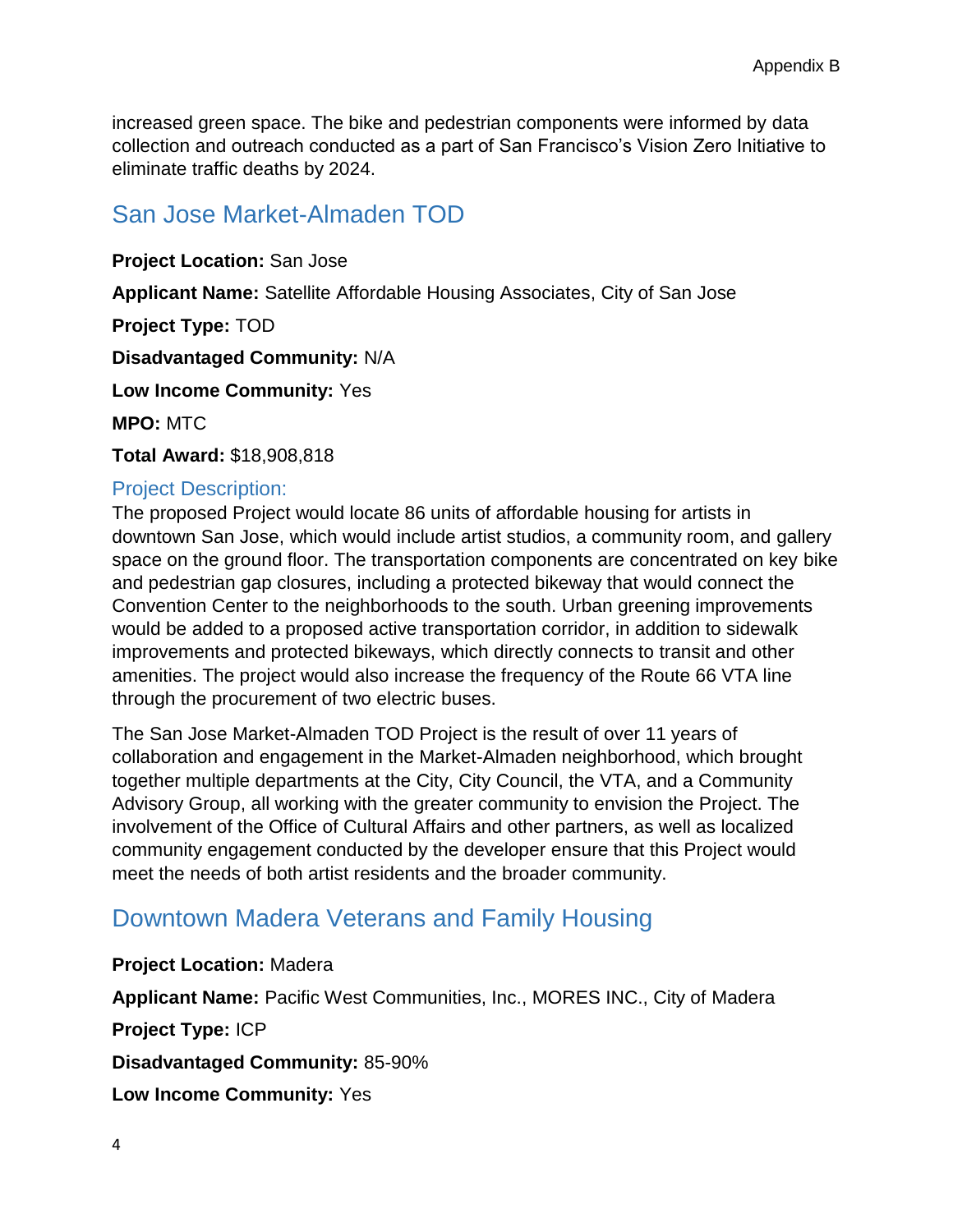#### **MPO:** Madera CTC

#### **Total Award:** \$11,326,908

#### Project Description:

Downtown Madera Veterans and Family Housing would provide 48-units of affordable housing for extremely-low to low-income households, with 16 units set aside for veterans and 7 units set aside for supportive housing. The proposed housing site is located on two vacant publicly owned sites in Downtown Madera, in close proximity to transit and other amenities. In addition, a new bus stop will be built adjacent to the housing development to provide residents with easier access to transit. The Project would build an impressive 5 miles of bicycle lanes that would connect the housing to key destinations and existing bikeways throughout the City. Sidewalk improvements would be built out throughout the Project Area to connect the community to key destinations such as grocery stores, schools, and child care centers. Rounding out the transportation improvements are various pedestrian safety improvements, shade trees lining the path from the housing developments to the transit hub, installation of bike racks at the transit hub, and a Tricycle Share program for elderly and disabled residents of the City.

Community input informed various aspects of the Project design, down to which type of trees to plant in the Project Area. As a result of feedback, the housing development will include a community room that will be available to community based organizations to use for meetings, as well as free Wi-Fi, space for child tutoring services, and computer training classes.

# Weingart Tower and Skid Row Transportation Safety Project

#### **Project Location:** Los Angeles

**Applicant Name:** Chelsea Investment Corporation, City of Los Angeles, Housing & Community Investment Department

**Project Type:** ICP

**Disadvantaged Community:** 95-100%

**Low Income Community:** Yes

**MPO:** SCAG

**Total Award:** \$20,000,000

#### Project Description:

The City of LA, in collaboration with Weingart Center and the Chelsea Investment Corporation, would provide 278 units of affordable permanent supportive housing in the heart of Skid Row, with on-site services and amenities to support formerly homeless residents. Weingart Center and the City collaborated on Skid Row Listening Sessions to design the protected bikeways and pedestrian safety improvements included in the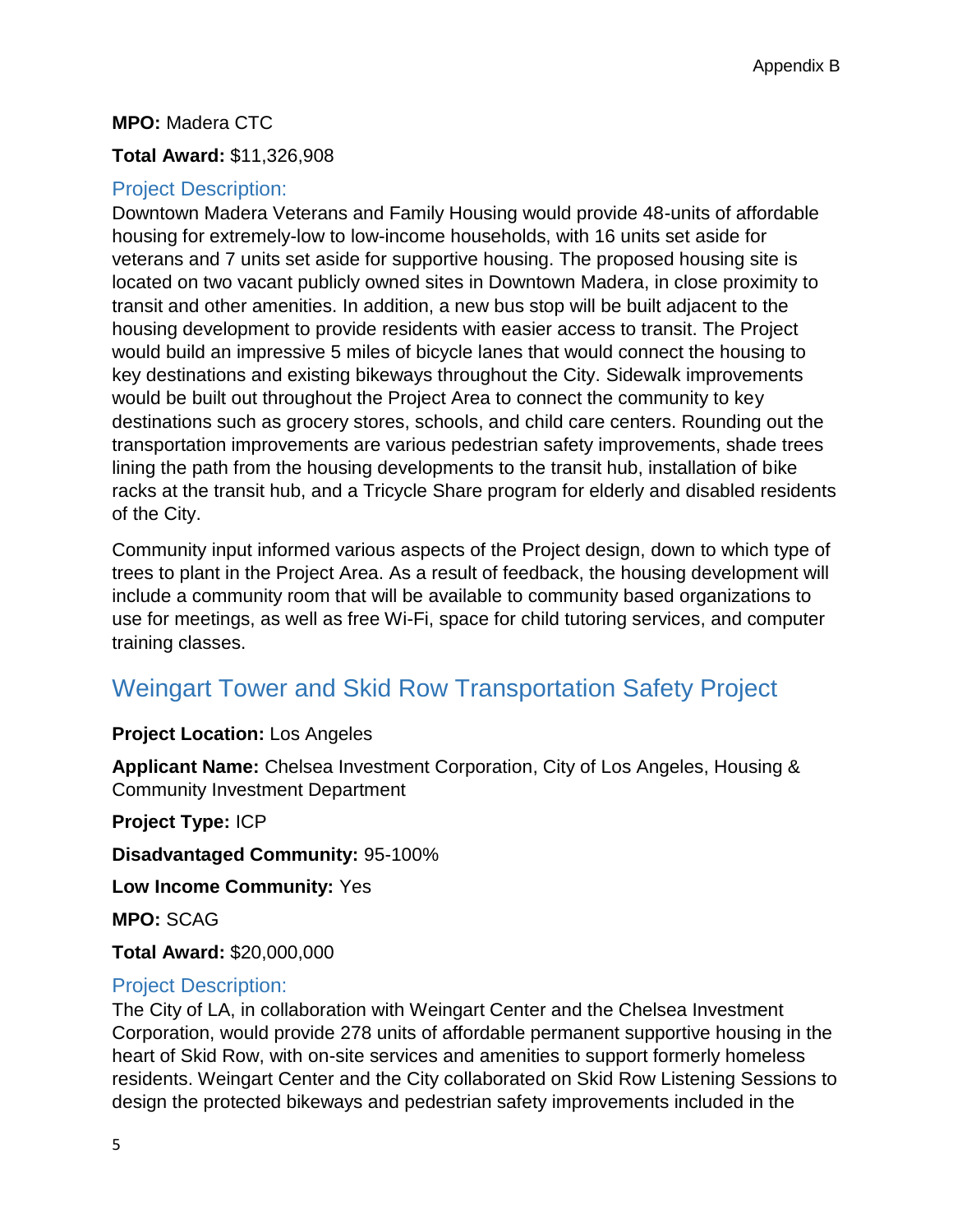application. These improvements would address the current high rates of traffic collisions on 5th, 6th, and San Pedro Streets, in an effort to implement the City's Vision Zero Program. Programming would also fund "Ride for Justice", which offers bicycle safety and maintenance education to residents.

In recognition of the vulnerability of Skid Row's unsheltered residents to impacts of climate change, the community room in housing will be used to hold emergency preparedness trainings for Project Area residents. The trainings would be conducted in partnership with the LA County Department of Public Health and the LA Homeless Service Authority.

### Mission Heritage Plaza

**Project Location:** Riverside

**Applicant Name:** Wakeland Housing and Development Corporation, City of Riverside

**Project Type:** ICP

**Disadvantaged Community:** 95-100%

**Low Income Community:** Yes

**MPO:** SCAG

**Total Award:** \$16,826,931

#### Project Description:

The Mission Heritage Plaza project came about as a partnership between between Wakeland Housing & Development Corporation, the City of Riverside, and Riverside Transit Agency to reduce greenhouse gas emissions through transportation mode-shift and construction of affordable housing within the urban core of Riverside. This application includes construction of a new 72 unit mixed use affordable housing community in downtown Riverside that will contain the Headquarters for the Civil Rights Institute of Inland Southern California, a Diversity Center that will also act as a meeting space, and a cultural exhibit and programming space focused on celebrating the Civil Rights contributions of local leaders.

In addition to a truly community-centered mixed use housing development, the application proposes a new regional multi-modal transit hub that will link pedestrians, cyclists, and bus and train riders, construction of a new bus stop adjacent to the housing development, provide shade and amenities at 7 existing transit stops, and install nearly 250 shade trees throughout the Project area. Active Transportation improvements would include activation of 5 existing blighted alleyways with bikeways and communitymade art, a protected pedestrian crossing linking the housing to the City library, a context sensitive bikeway that will link the housing to Mt. Rubidoux recreation Area, and two new bike-share stations. Mission Heritage Plaza is a re-application from Round 3 and with the use of Technical Assistance improved its score by 27 points.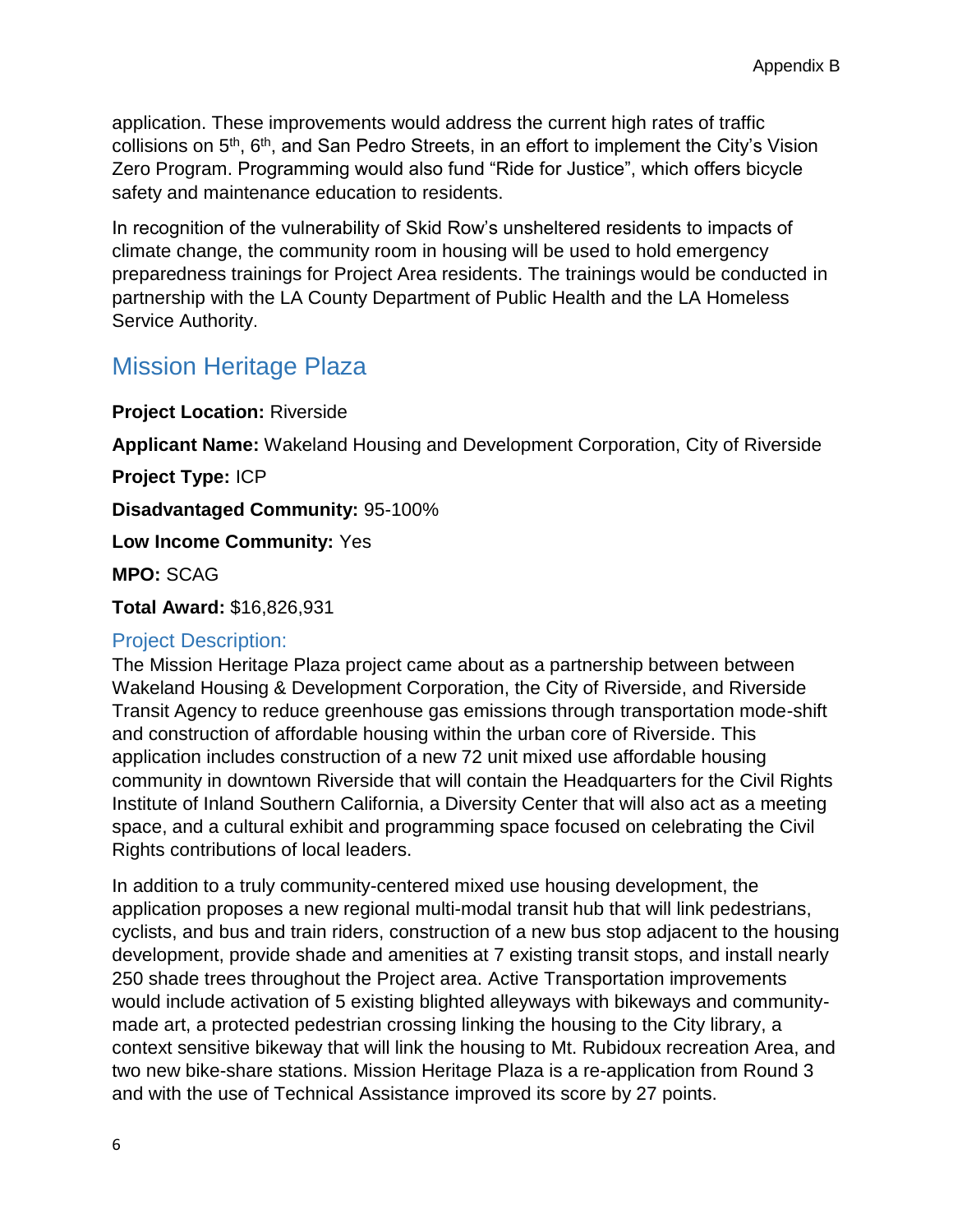# Treasure Island Parcel C3.1, Ferry Terminal, and Bay Bridge **Connection**

**Project Location:** San Francisco

**Applicant Name:** Mercy Housing California, Treasure Island Development Authority

**Project Type:** ICP

**Disadvantaged Community:** 75-80%

**Low Income Community:** Yes

**MPO:** MTC

**Total Award:** \$20,000,000

#### Project Description:

After over 20 years of community engagement, this project is the ambitious first step in redeveloping Treasure Island in the San Francisco Bay into a multi-modal sustainable community of over 8,000 households. This Project proposes to construct 135 units of housing, with 81 of those serving households making below 50% of area median income, and 66 providing a replacement of supportive housing units. The Project also proposes a variety of active transportation improvements to prepare for future growth on the island. These improvements consist of the construction of a bicycle and pedestrian connector that seamlessly links Treasure Island to the Bay Trail and the Bay Bridge, construction of a ferry terminal for new service to San Francisco, and a new AC Transit bus line that links the island to downtown Oakland and BART. The San Francisco Bicycle Coalition will be providing bicycle safety education classes to residents of the neighborhood.

Climate Adaptation concerns around sea level rise will be addressed by raising all buildings, parking, and street entrances above grade. In addition to partnership between the City and County of San Francisco, San Francisco County Transportation Authority, AC Transit, and the developer, community-based organizations have been heavily involved in the vision and redevelopment of Treasure Island.

# Vermont Manchester Transit Priority Project

**Project Location:** Los Angeles, City and unincorporated County

**Applicant Name:** BRIDGE Housing Corporation, City of Los Angeles, County of Los Angeles

**Project Type:** ICP

**Disadvantaged Community:** 85-90%

**Low Income Community:** Yes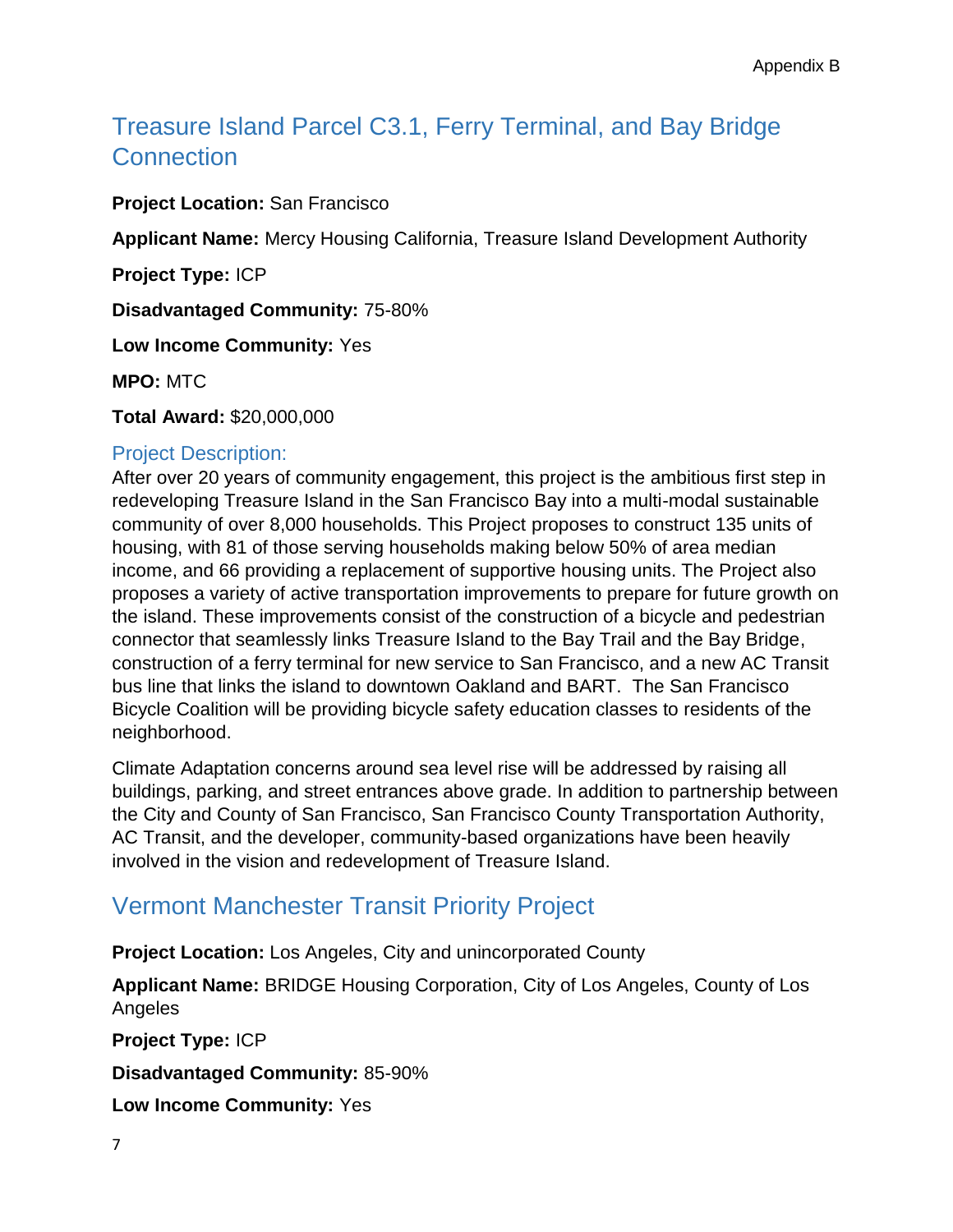#### **MPO:** SCAG

#### **Total Award:** \$20,000,000

#### Project Description:

The result of a historic partnership between the City and County of Los Angeles, the Vermont Manchester Transit Priority Project will transform a vacant lot blighted since the 1992 civil unrest into a mixed use development with 180 units of affordable housing for formerly homeless individuals and families, with 50,000 square feet of ground floor community-serving retail. The housing development would be directly adjacent to a new, landscaped public transit plaza serving the second-busiest bus corridor in Los Angeles County. Active transportation improvements include installation of a bike boulevard and new traffic signal along 84th to connect Vermont Avenue to Figueroa and help residents get closer to the Silver Line BRT station and other key destinations, and in doing so implement the Manchester Avenue Elementary School Safe Routes to School Plan. Another proposed bike boulevard along Budlong Avenue would implement a portion of the City's Mobility Plan 2035. Pedestrian improvements along Manchester and 85th Street implement connect project area residents to key destinations, including the Silverline Busway Station.

The extensive community engagement conducted to design this Project extended well beyond the housing, and identified needs for open green space and walkways, retail, and safer transit options, all of which are incorporated into the final Project design.

### Hollywood Arts Collective

**Project Location:** Los Angeles

**Applicant Name:** Thomas Safran and Associates Development, Inc., City of Los Angeles

**Project Type:** TOD

**Disadvantaged Community:** 85-90%

**Low Income Community:** Yes

**MPO:** SCAG

**Total Award:** \$13,839,800

#### Project Description:

The Hollywood Arts Collective proposes to build 152 units of mixed-income of artist housing in the heart of Hollywood, including 62 affordable units, ground floor office space for arts organizations, and open air performance spaces, responding to the identified need for affordable housing and services to help prevent displacement of Hollywood's cultural community. The Project would improve pedestrian and bicyclist connectivity by repairing and replacing sidewalks and bikeways throughout the Project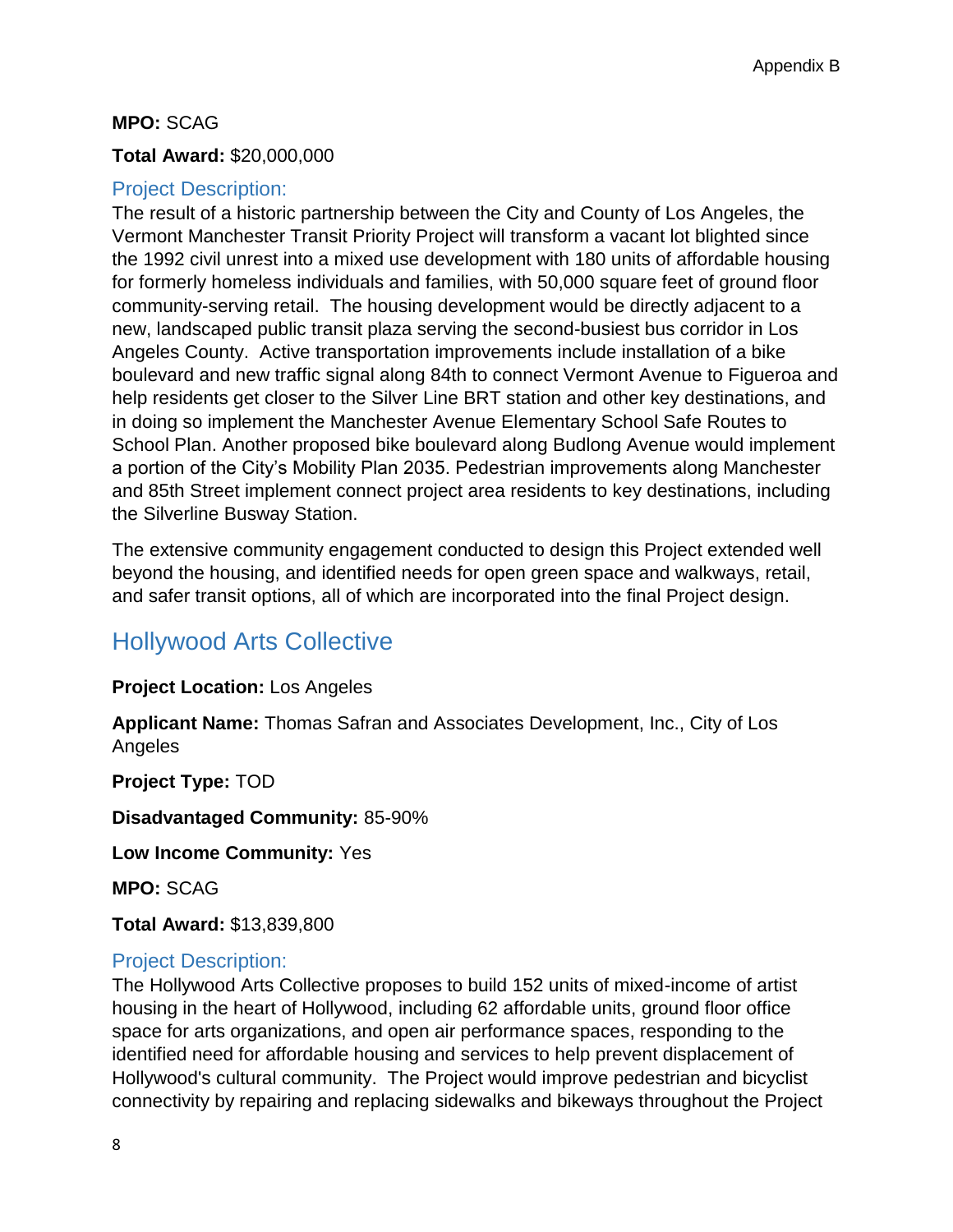area, as well as the procurement of an electric bus for the DASH Hollywood Community transit route. Transit riders would also have access to a new bus shelter, new benches, lighting, and bike racks at multiple transit stops, paired with urban greening improvements.

The development team engaged residents as well as local arts organizations in the process of designing this Project, and built off of engagement conducted for the Hollywood Community Plan. Transportation improvements were also selected in close coordination with LA DOT, the LA Housing and Community Investment Department, and the Department of City Planning. Priority was given to implementing both the City's Vision Zero Program and complementing the Safe Routes to School Project for Selma Avenue Elementary School.

# Ocotillo Springs

**Project Location:** Brawley

**Applicant Name:** Pacific West Communities, Inc., City of Brawley

**Project Type:** RIPA

**Disadvantaged Community:** 75-80%

**Low Income Community:** Yes

**MPO:** SCAG

**Total Award:** \$12,779,179

### Project Description:

Ocotillo Springs in Brawley would fund the AHSC Program's first award in Imperial County. The Project would include 74 units of centrally located net-zero energy affordable housing. The housing development would include nearly 3,000 square feet of community building that would include a kitchen, computer lab, a tot lot, and covered picnic tables and barbecue grills.

The Project also proposes the build-out of over 1.6 miles of new sidewalks and 2.3 miles of new Class II bikeways that would connect the community throughout the downtown. In partnership with Calvans, the project would procure 30 vanpool vans to provide vanpool services to the entire community. Feedback provided in surveys of community members on barriers to active transportation usage led the Project development to exceed the Program scoring incentives and build in over 8,000 feet of new sidewalks. With the help of Technical Assistance, this project improved its score by 27.5 points.

# Grand View Village Connectivity Project

### **Project Location:** Stockton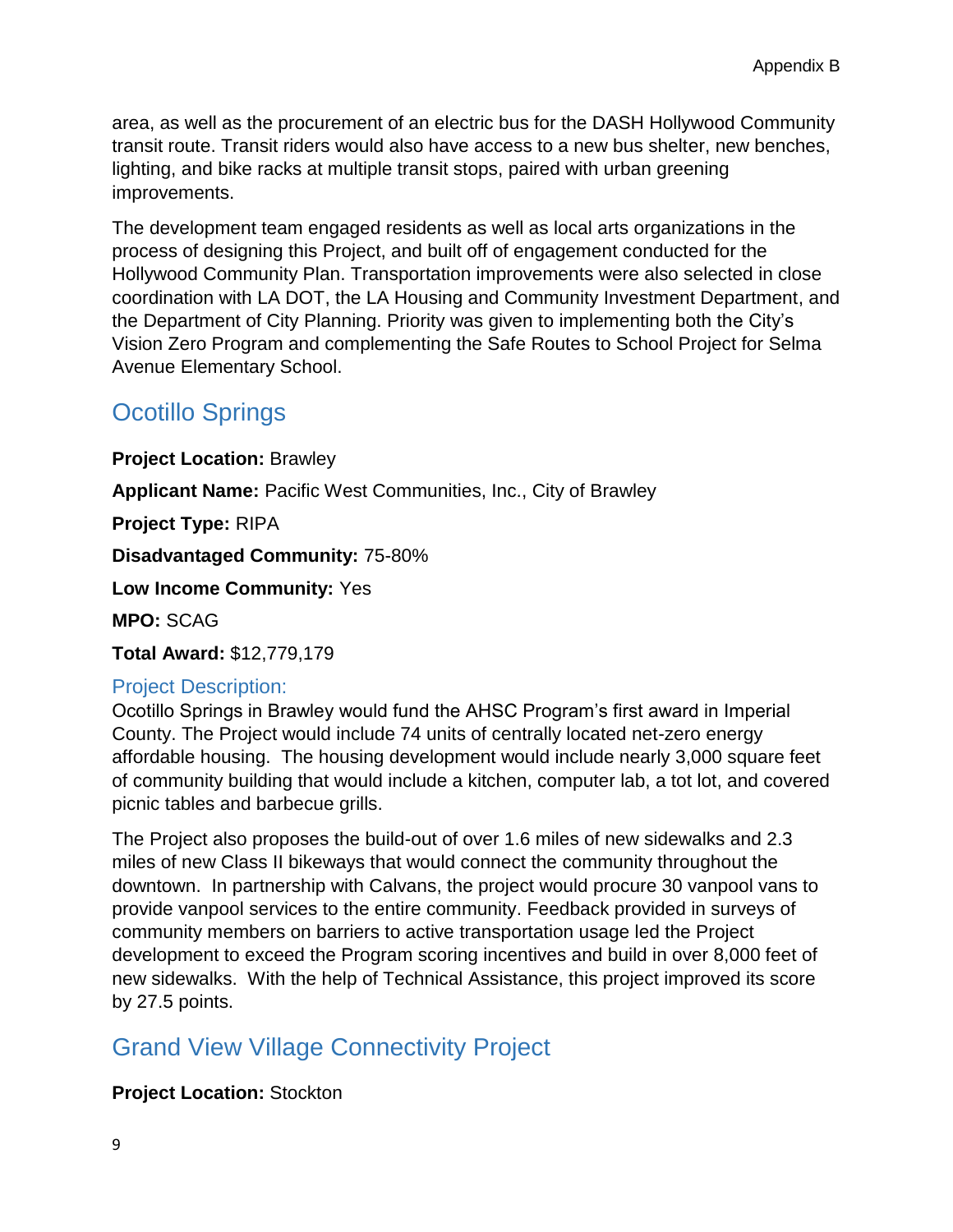**Applicant Name:** Visionary Home Builders of California, Inc.

**Project Type:** ICP

**Disadvantaged Community:** 95-100%

**Low Income Community:** Yes

**MPO:** SJCOG

**Total Award:** \$17,894,572

#### Project Description:

The Grand View Village Project was designed in collaboration with the developer, the City, various regional transit and planning agencies, and community-based organizations. The Project would include a mixed-use 63 unit affordable housing development in downtown Stockton that will improve connectivity from the development to transportation options including walking, biking, buses and commuter rail. The housing development would include a resident community center and a Head Start after school daycare facility for low-income families. The development would also include solar energy to produce at least one-third of building energy use on site. Active transportation improvements would include the installation of Class II, III and IV bike lanes, pedestrian improvements, and tree planting along key corridors. The Project also proposes to procure a new rail car for the Altamont Corridor Express, which connects Stockton through the East Bay down to San Jose. Transportation related amenities would include installation of Wi-Fi at the Downtown Transit Center and 25 new bus shelters throughout the Project Area.

Round 4 marks the fourth time Grand View Village has applied to AHSC. The application improved its score by 10 points between Rounds 3 and 4.

# Twin Rivers Block B and E

#### **Project Location:** Sacramento

**Applicant Name:** McCormack Baron Salazar, Inc., Sacramento Housing and Redevelopment Agency

**Project Type:** ICP

**Disadvantaged Community:** 95-100%

**Low Income Community:** Yes

**MPO:** SACOG

**Total Award:** \$18,793,015

#### Project Description:

Twin Rivers Block B and E is a central component of the redevelopment and reconnection of the River District to greater Sacramento. This project would construct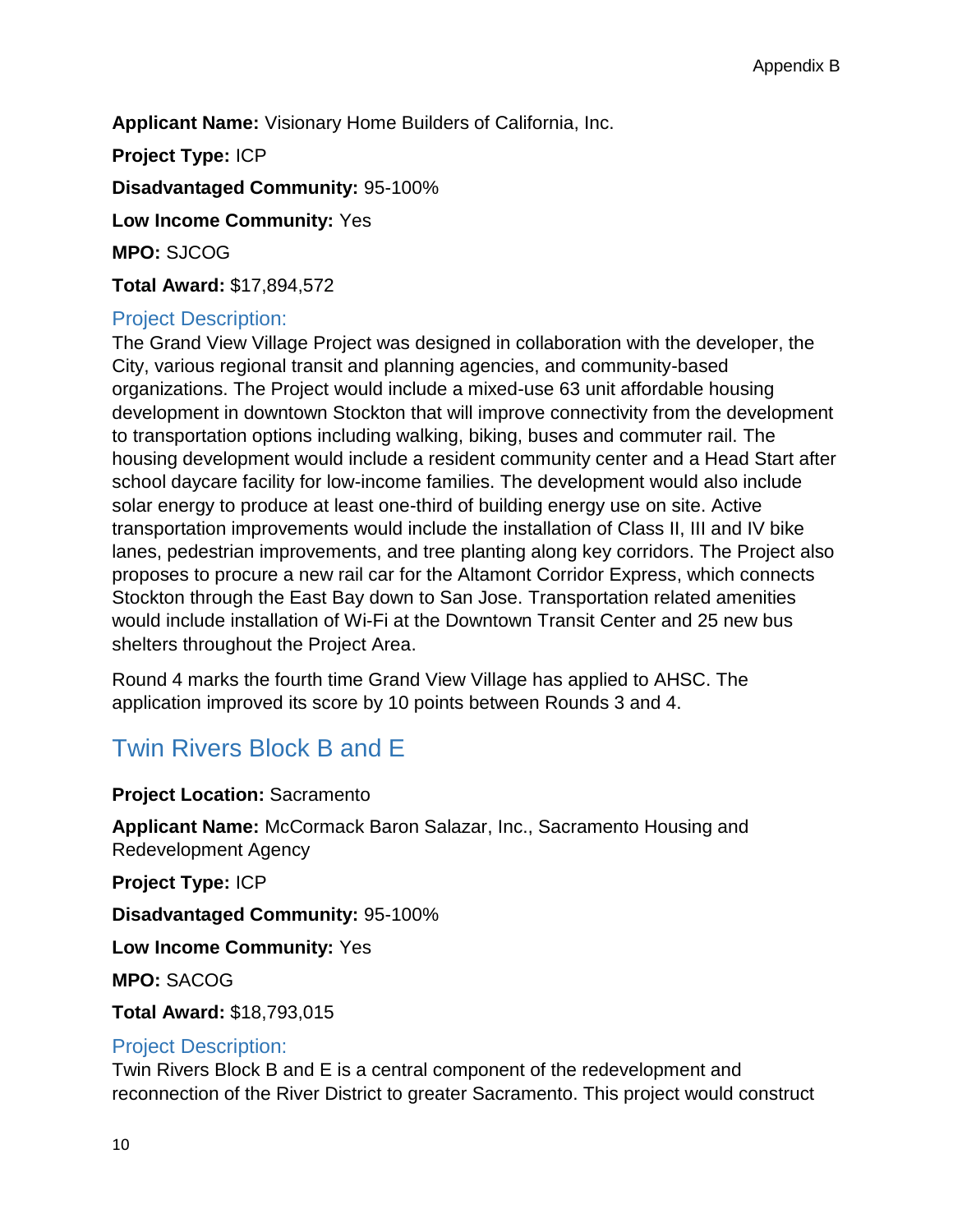123-units of new affordable housing on a former historically isolated public housing site. It would additionally build out 1.2 miles of sidewalks and over 0.9 miles of context sensitive bikeways within the new master planned development. Throughout the broader Project Area, connectivity to transportation, employment, cultural and educational resources in nearby downtown Sacramento would be provided with over 2 miles of Class IV bikeways as well as multiple cross walk safety enhancements. The Project also proposes to fund bicycle safety courses targeted towards low income communities. In addition to the robust housing and active transportation scope, the Project would procure two new CNG buses to improve headways on Route 11 and to connect the route south to Sacramento City College.

This project would leverage and expand upon the award made to the same Project Area through the Transformative Climate Communities in 2018, also administered by the SGC. In its second time applying, the application improved its AHSC score by 10 points.

# Ventura Westside Housing and Active Transportation

#### **Project Location:** Ventura

**Applicant Name:** Homecomings Inc., Housing Authority of the City of San **Buenaventura** 

**Project Type:** ICP **Disadvantaged Community:** 75-80% **Low Income Community:** Yes **MPO:** SCAG

**Total Award:** \$18,893,730

### Project Description:

This Project would be a second phase of the transformation of a former public housing site that will provide 105 units of affordable housing in the City of Ventura, which was heavily affected by the Thomas Fire in December 2017. The proposed Project would reconnect the once-isolated development to the Westside neighborhood of Ventura. To accomplish this, the project would add over 11,000 linear feet of new sidewalk and 2 miles of safe bikeways to close key east-west gaps in the bike network. The Project proposes to upgrade 5 bus shelters with comfort and safety amenities, as well as the purchase of 40 Calvans vans to provide vanpools for residents of Ventura County that lack transit options that directly connect to employment centers. This is the project's third time applying and with the help of State Technical assistance its score improved by 12.5 points.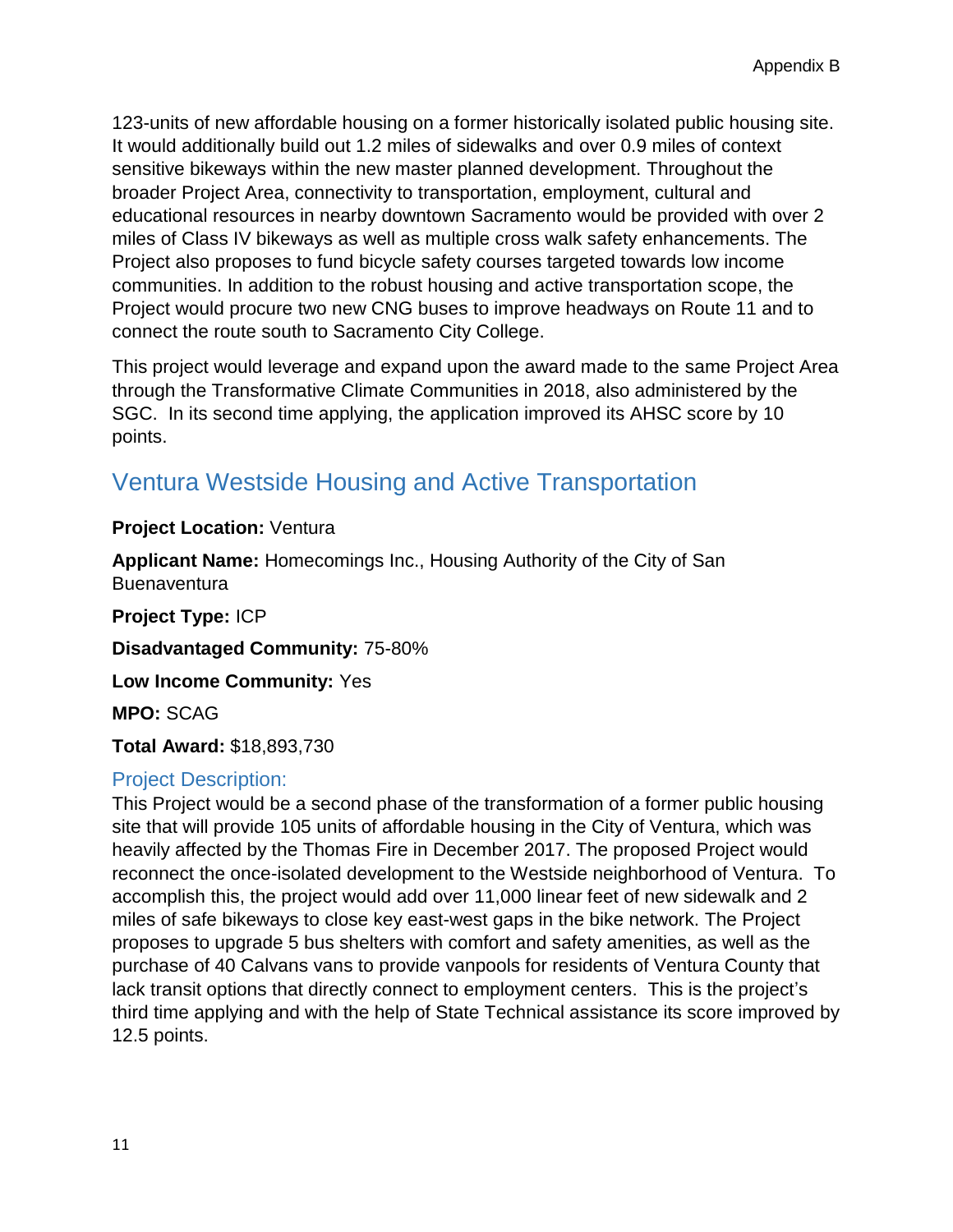# Roosevelt Park Apartments

**Project Location:** San Jose **Applicant Name:** First Community Housing, City of San Jose **Project Type:** TOD **Disadvantaged Community:** 75-80% **Low Income Community:** Yes **MPO:** MTC **Total Award:** \$12,637,770

#### Project Description:

Roosevelt Park Apartments would provide 80 units of mixed-income housing in Downtown San Jose, with 40 units designated as Rapid Rehousing units for homeless households and 20 units set aside for Transition Age Youth (TAY) and the Developmentally Disabled population. The remaining 20 units would be workforce housing, ensuring that all units would be restricted to households earning 30-80% of area median income.

The proposed Project includes robust active transportation improvements that were identified through a walk audit held with the City, VTA, and community members to identify safety and connectivity gaps in the neighborhood. The audit resulted in a proposal that would install protected bike lanes on a high traffic corridor, as well as various Class II and Class III bike lanes throughout the Project Area. Key pedestrian safety and connectivity improvements are also proposed, including upgraded intersections on pedestrian corridors connecting to schools.

Transit improvements would also be implemented with the addition of two new electrical buses for Route 77, which provides connections to the Eastridge Transit Center and the future Berryessa BART Station. In addition to the capital infrastructure, free VTA passes would be allocated to every resident of the housing development ages five and up, which would allow use of buses and lightrail throughout Santa Clara County.

### Jordan Downs Phase S3 & Watts Pedestrian Bike District

**Project Location:** Los Angeles **Applicant Name:** City of Los Angeles, The Michaels Development Company I, L.P. **Project Type:** ICP **Disadvantaged Community:** 95-100% **Low Income Community:** Yes **MPO:** SCAG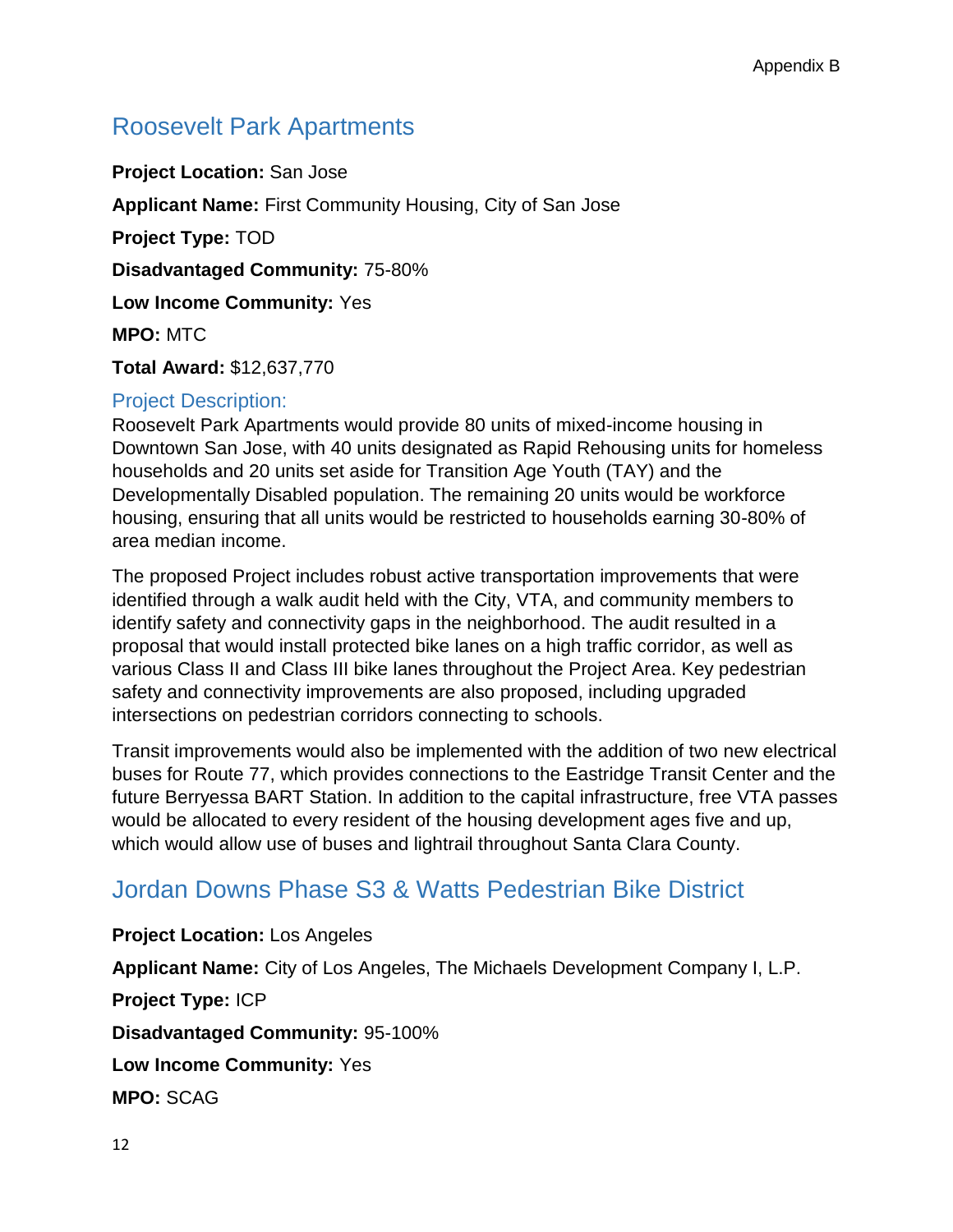#### **Total Award:** \$11,125,600

#### Project Description:

This Project would build off of previous SGC investments through both the AHSC and TCC programs to fund the third phase of the redevelopment of Jordan Downs Public Housing Development in the Watts Community of Los Angeles. This Project would provide 92 units of affordable family housing for families earning between 30-80% of the area median income, and would replace 57 existing affordable housing units in need of rehabilitation. The development would be located near Freedom Park, allowing recreational opportunities for Project Area residents.

The Project would further implementation of the Jordan Downs Redevelopment Master Plan, as well as addressing community needs identified by the Watts Rising Collaborative and the Watts/Century Latino Organization in the design process. The project delivers pedestrian improvements to address safety issues near Watts Blue Line Station identified by grassroots community coalitions. A new protected bike lane along Wilmington would leverage the improvements funded by TCC and connect to the newly created bikeways along Century Blvd. This is the second AHSC application for phase three of the Jordan Downs Public Housing Development with a thirteen point improvement over its Round 3 score. This application received technical assistance.

# Manzanita Family Apartments

**Project Location:** Napa

**Applicant Name:** Satellite Affordable Housing Associates

**Project Type:** ICP

**Disadvantaged Community:** N/A

**Low Income Community:** No

**MPO:** MTC

**Total Award:** \$8,150,000

#### Project Description:

The Manzanita Family Apartments Project would provide 51 affordable homes for households in the City of Napa, which was heavily impacted by the 2017 Tubbs Fire. In addition to adding to the depleted housing stock, the Project proposes to install beacon systems at five uncontrolled crossing locations along 3.2 miles of the Vine Trail bikeway, and pedestrian improvements at two key intersections, including one at an existing uncontrolled mid-block crossing that will provide direct access to McPherson Elementary School and O'Brien Park. The project additionally proposes a solar thermal system within the development, a community garden, and a bike education program.

In order to implement the recommendations of their Express Bus Corridor Study, Napa Valley Transportation Authority would purchase two electric buses for express routes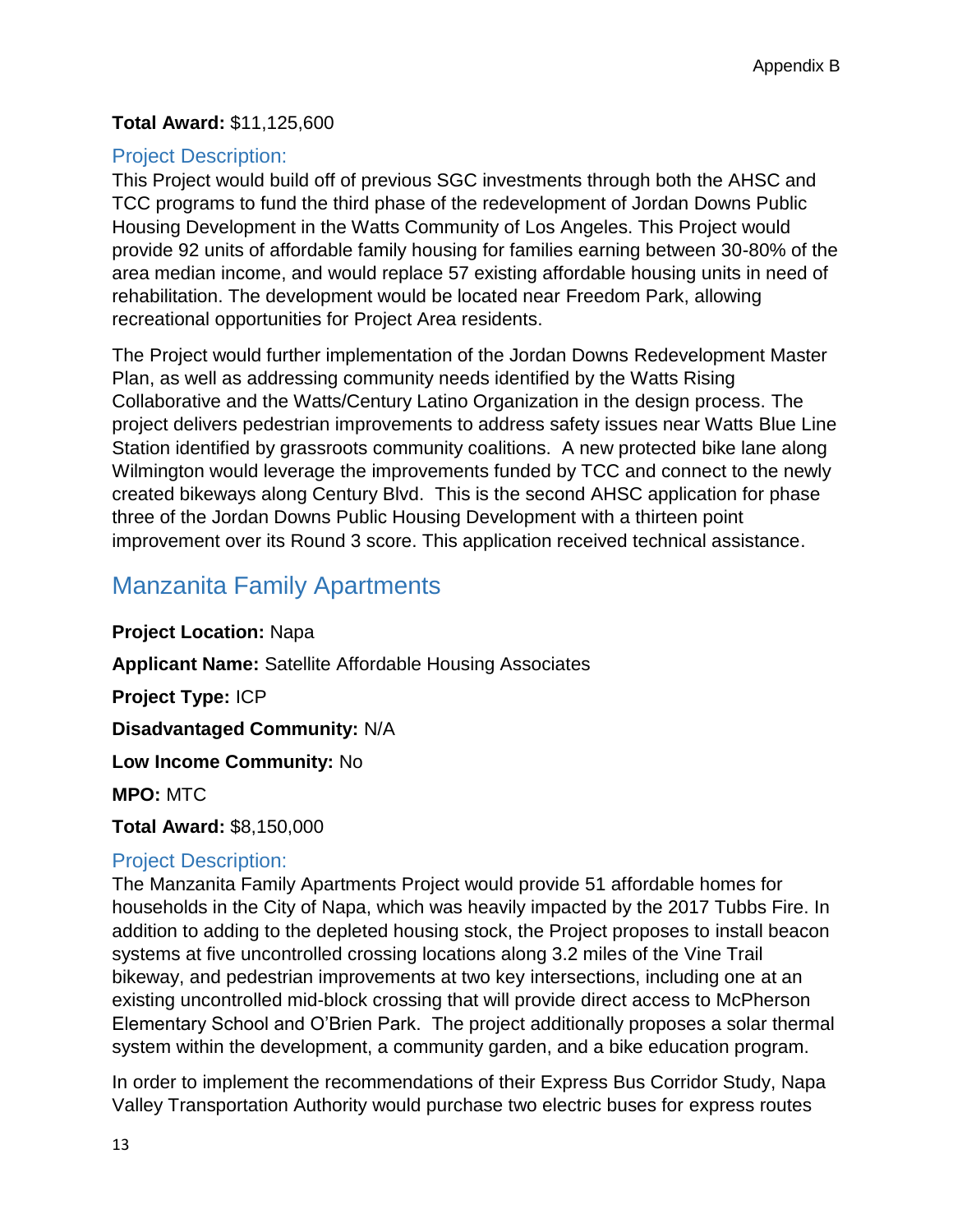that would connect the community to job hubs as far north as Calistoga and as far south as Vallejo, and also add and improve bus shelters along the routes.

In response to potential for increased wildfire risk in the future, the Project is situated a significant distance from the City's Wildland Urban Interface Fire Hazard Area and includes fire resilient design measures within the housing development.

Unsuccessful in Round 3, this project increased its score by 15 points in Round 4.

# 2012 Berkeley Way

#### **Project Location:** Berkeley

**Applicant Name:** BRIDGE Housing Corporation, Berkeley Food and Housing Project, Alameda-Contra Costa Transit District

**Project Type:** TOD

**Disadvantaged Community:** N/A

**Low Income Community:** Yes

**MPO:** MTC

**Total Award:** \$19,591,610

#### Project Description:

The proposed Project includes two developments that in total provide 141 affordable housing units in the City of Berkeley, with 53 set aside for residents with supportive housing needs. The Proposal would implement specific projects contained within the City's Bicycle Plan, as well as projects identified in the Transportation Element of the General Plan. These improvements would include upgraded bike lanes, pedestrian improvements and lighting along Milvia St, bike lanes & street lighting along Addison St, a two-way cycle track at the North Berkeley BART Station, and the addition of a new bus to AC Transit's fleet use for the Transbay Tomorrow F Line. Transportation related amenities are also proposed, including the addition of secured bicycle parking at the North Berkeley BART Station and bus stop safety and comfort improvements.

# Railyards Activation, Housing & Mobility

**Project Location:** Sacramento **Applicant Name:** Downtown Railyard Venture, LLC, USA Properties Fund, Inc. **Project Type:** ICP **Disadvantaged Community:** 95-100% **Low Income Community:** Yes **MPO:** SACOG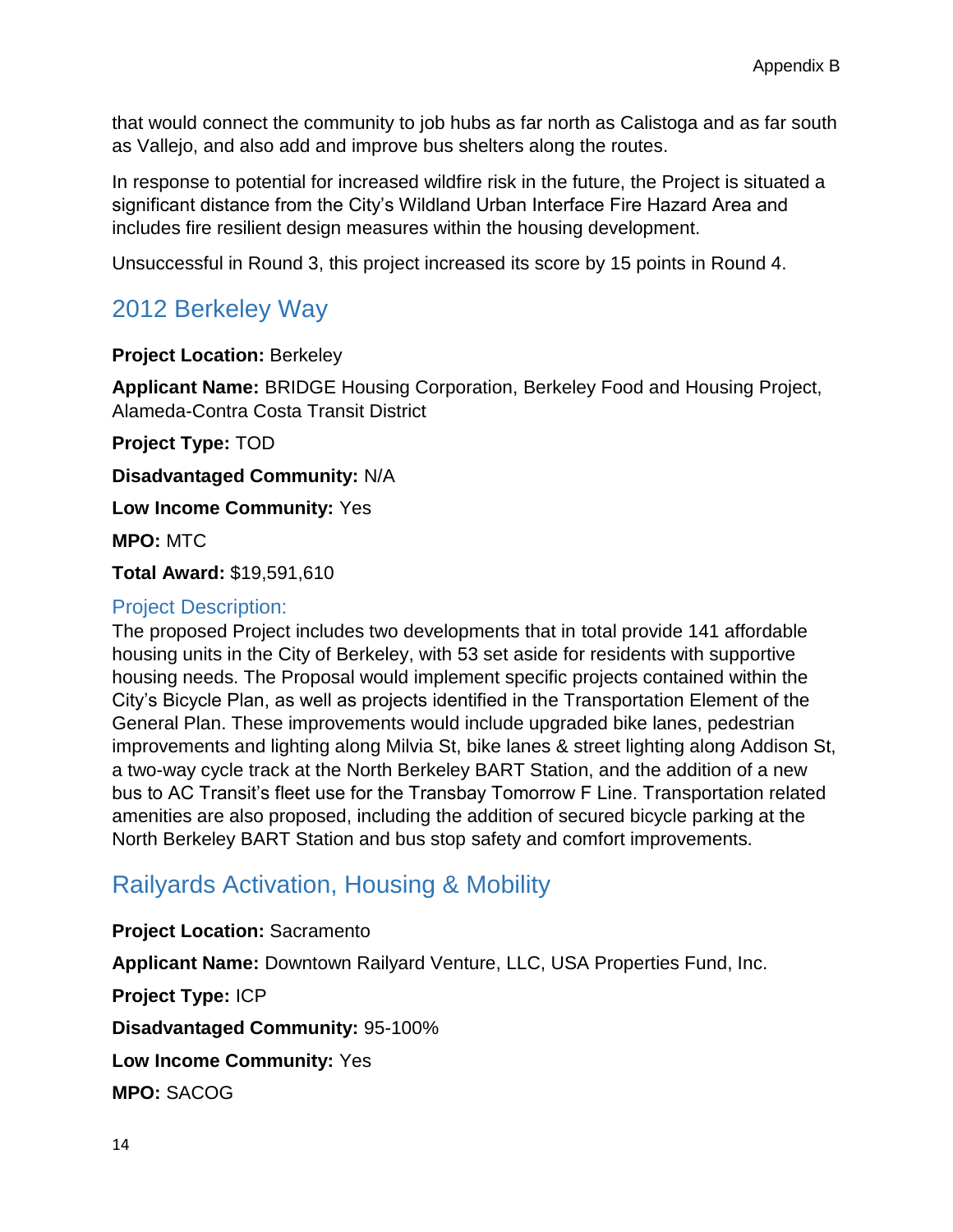#### **Total Award:** \$15,211,698

### Project Description:

The Railyards Activation Project consists of a robust housing and transportation scope proposed in one of the largest urban infill sites in the Country. The proposed housing would be a mixed use, mixed-income development with 61 affordable units, bike parking, and electric vehicle charging stations. The proposed transportation scope aims to provide connectivity between the proposed housing site and the broader Sacramento area. This would include protected bikeways, class II bikeways, sidewalks, and street trees connecting the Railyards to the surrounding neighborhoods. The Project also proposes the creation of a new light rail stop on the corner of 7<sup>th</sup> St. and Railyards Blvd., which would run to and from Downtown Sacramento and connect to the River District to the north.

The Project proposal notes the likelihood of increased frequency and severity of storms due to Climate Change, and includes adaptive design features such as expansion of an existing drainage basin and naturalized stormwater management facilities in the public rights-of-way that also help to eliminate stormwater pollutants.

Despite an unsuccessful Round 3 application, this project increased its score by five points to earn an award in Round 4.

### 13th & Broadway

**Project Location:** San Diego **Applicant Name:** S.V.D.P. Management, Inc., City of San Diego **Project Type:** TOD **Disadvantaged Community:** 75-80% **Low Income Community:** Yes **MPO:** SANDAG **Total Award:** \$20,000,000

### Project Description:

The 13<sup>th</sup> & Broadway Project proposes a transformative infill project that would build a transit-adjacent housing development with 273 units of service-enriched housing for homeless residents in the East Village of downtown San Diego. Stakeholder outreach was conducted to design the transportation scope, which would include 2.5 miles of a protected bikeway on both sides of Pacific Highway and upgraded sidewalks and intersections on Island Ave in Downtown San Diego.

The Project would additionally remove parking and a lane of traffic along E street to install a pedestrian greenway, connecting the East Village and Gaslamp Quarter. The transit improvements would include the addition of one inbound and one outbound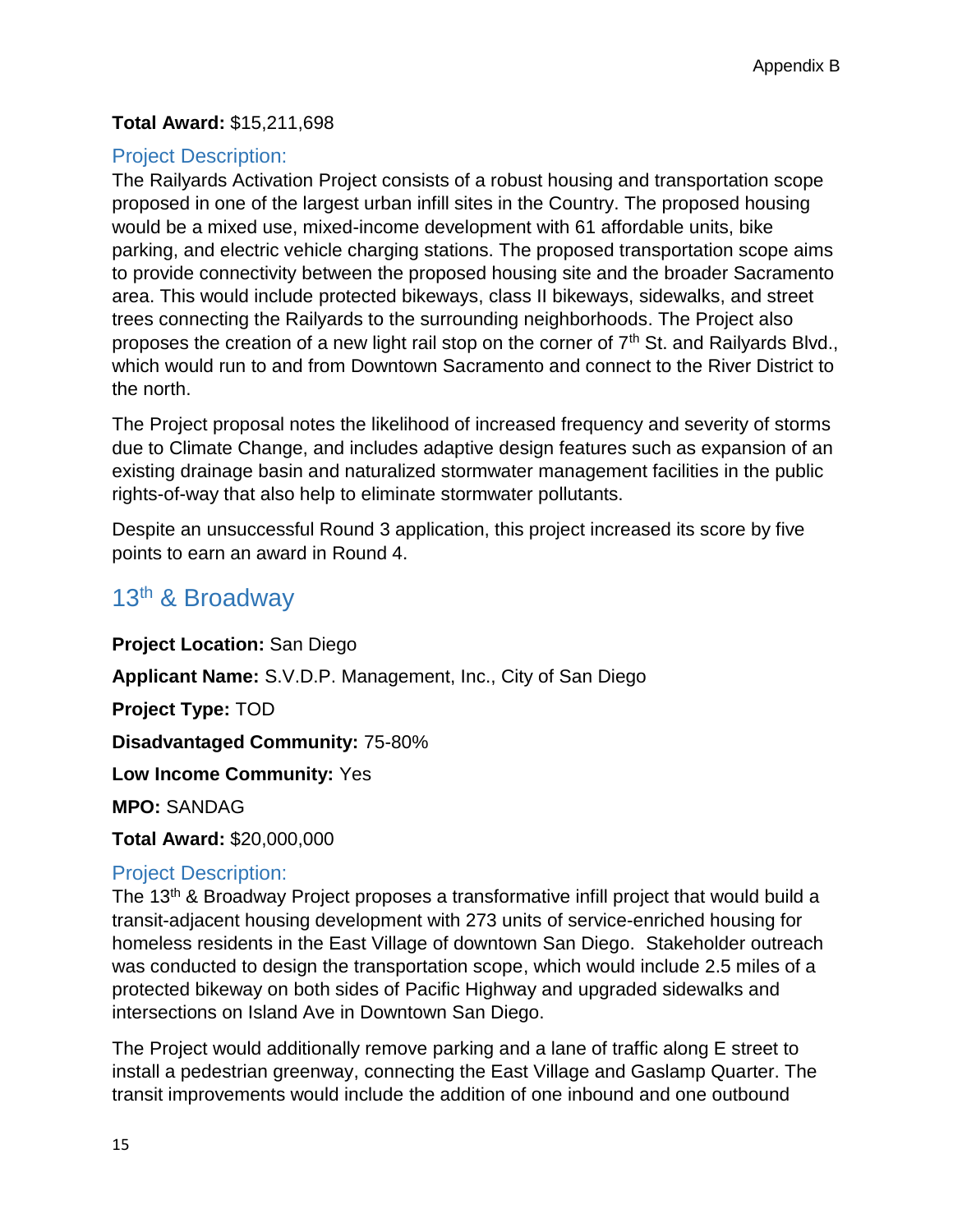Rapid bus station to the East Village community of San Diego, improving community access to Downtown San Diego, the I-15 corridor, eastern Chula Vista, and Tijuana via the Otay Mesa Port of Entry.

### Manchester Urban Homes

**Project Location:** Los Angeles

**Applicant Name:** NHS Neighborhood Redevelopment Corporation, Waset, Inc., City of Los Angeles

**Project Type:** TOD **Disadvantaged Community:** 95-100% **Low Income Community:** Yes **MPO:** SCAG **Total Award:** \$20,000,000

### Project Description:

Manchester Urban Homes is a 98% affordable, 122 unit project located in South Los Angeles less than 1/4 mile from the Silverline Transit Hub station. The development will include commercial space and financial counseling will be provided to residents on-site. The Project will additionally repair and replace sidewalks in the Project Area, and provide over 2 miles of protected bikeways that run through a proposed green alley improvement. Transportation service would be expanded on the DASH Vermont/Main route with the procurement of a new electric bus, and nine new bus shelters, 14 bus benches, lighting at 6 bus stop locations, and 12 bike racks would be implemented as part of the Project.

The Project design was greatly formed by the meaningful community engagement conducted by Neighborhood Housing Services and Waset, which are both communitybased developers, and lead regular community needs assessments and community planning meetings with residents, leaning on their longstanding relationships and reputation in the community to help engage over 4500 local stakeholders in helping to shape the Project design.

This Project applied to each of the four rounds of AHSC. Utilizing Round 4 technical assistance, the project increased its score by seven points between Rounds 3 and 4.

# Childs and B Street TOD Affordable Housing

#### **Project Location:** Merced

**Applicant Name:** The Richman Group of California Development Company, City of Merced, Central Valley Coalition for Affordable Housing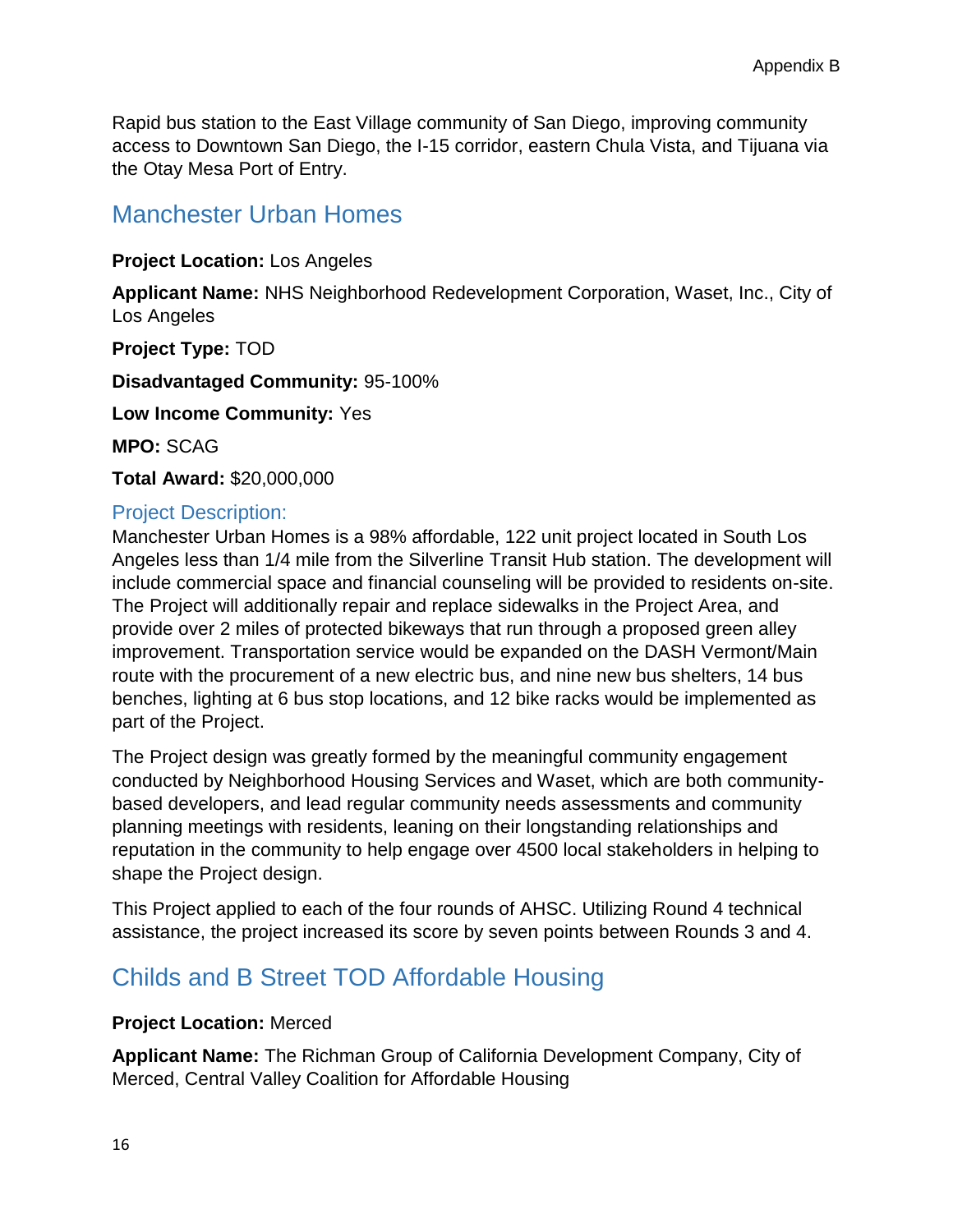**Project Type:** ICP

**Disadvantaged Community:** 90-95%

**Low Income Community:** Yes

**MPO:** MCAG

**Total Award:** \$13,949,300

#### Project Description:

The proposed Childs and B St. TOD Affordable Housing Project is a development partnership of the Richman Group and Central Valley Coalition for Affordable Housing. The proposed development would provide 118 units of housing to families and individuals, with 30 units set aside for supportive housing, and a nearly 5,000 square foot community center. The proposed transportation improvements include nearly a mile of sidewalks and over 2.5 miles of bikeways to close the gap between the neighborhood of the proposed housing development to the nearby transit stop and key destinations, and to connect to other bike routes. The Project would additionally include a new bus that will increase frequency of Route M4, development of a new transit stop adjacent to the housing development, and urban greening improvements throughout the Project area. The Merced Bicycle coalition will provide bicycle education workshops to residents of the housing development to encourage safe bike ridership in Merced.

The Central Valley Coalition for Affordable Housing led the community engagement effort to advocate for and help design this Project, which in addition to affordable housing revealed a need for upgraded sidewalk networks and accessible transit services. Community feedback resulted in the location of the new bus stop adjacent to the housing development and the inclusion of a play area within the development.

# Amaya Village

**Project Location:** Orange Cove **Applicant Name:** Pacific West Communities, Inc., City of Orange Cove **Project Type:** RIPA **Disadvantaged Community:** 90-95% **Low Income Community:** Yes **MPO:** FCOG **Total Award:** \$14,790,000

### Project Description:

The Orange Cove Project was conceived as car-free and environmentally low-impact affordable housing development in a rural area of Eastern Fresno County. The Project proposes 81 units of net-zero energy affordable housing located in the walkable core of Orange Cove, connected by over a mile of new sidewalks with drought resistant native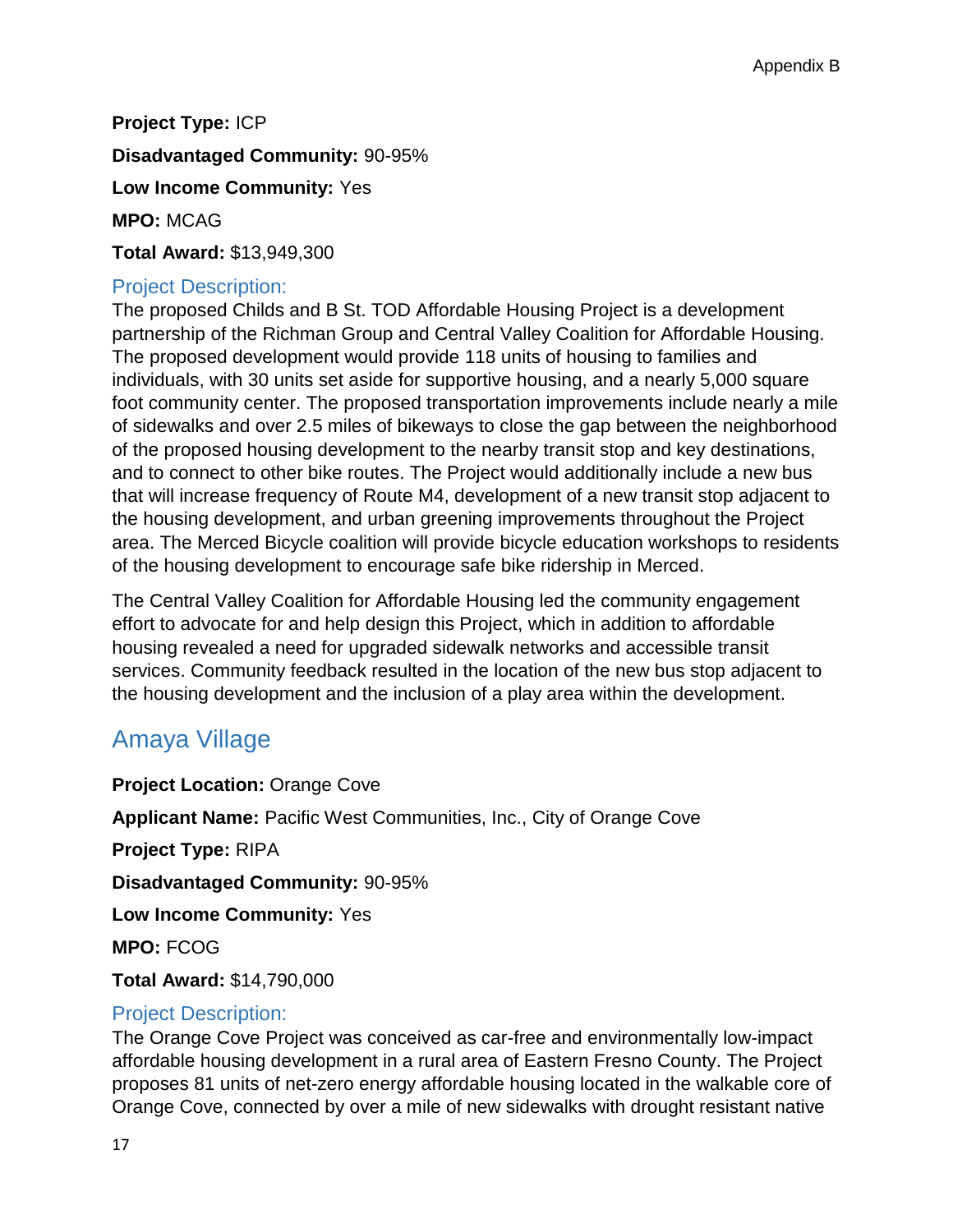landscaping. Residents of the City were asked about their active transportation preferences during the 2018 holiday toy drive, which is Orange Cove's biggest event of the year. This outreach helped to shape the transportation scope, which includes 3.91 miles of new bikeways that directly connects to the existing Class I bikeway in two places. Other transportation improvements include construction of a new shaded bus stop, upgrades to four existing bus shelters and nearby street lighting. As a result of Calvans outreach and collaboration with the community, thirty vanpools will be procured to encourage safe and affordable long distance transit to agricultural and industrial jobs.

# Danco Communities and City of Arcata Isaacson's Multifamily Housing HRI and STI Project

**Project Location:** Arcata

**Applicant Name:** Danco Communities, City of Arcata

**Project Type:** RIPA

**Disadvantaged Community:** N/A

**Low Income Community:** Yes

**MPO:** N/A

**Total Award:** \$4,460,700

#### Project Description:

The Isaacson's Multifamily Housing HRI and STI project would go towards funding 43 unit multifamily housing development in the City of Arcata, which would be the first AHSC award in the North Coast region. In addition to providing much-needed affordable housing, the AHSC award would help to implement both the Humboldt Regional Bicycle Plan that was adopted in 2018, through the funding of new bike lanes. Feedback from community members emphasized a need for safer pedestrian accessibility, which is demonstrated in the Project through the proposal of new sidewalks that would connect Project Area residents to transit, paired with pedestrian safety improvements. A new car and bike share program would be located at the Housing Development, where each unit would also be provided with two bus passes for free transit usage. The Project would additionally procure an Electric Bus to be used on a new route that would connect area residents to key destinations within the City.